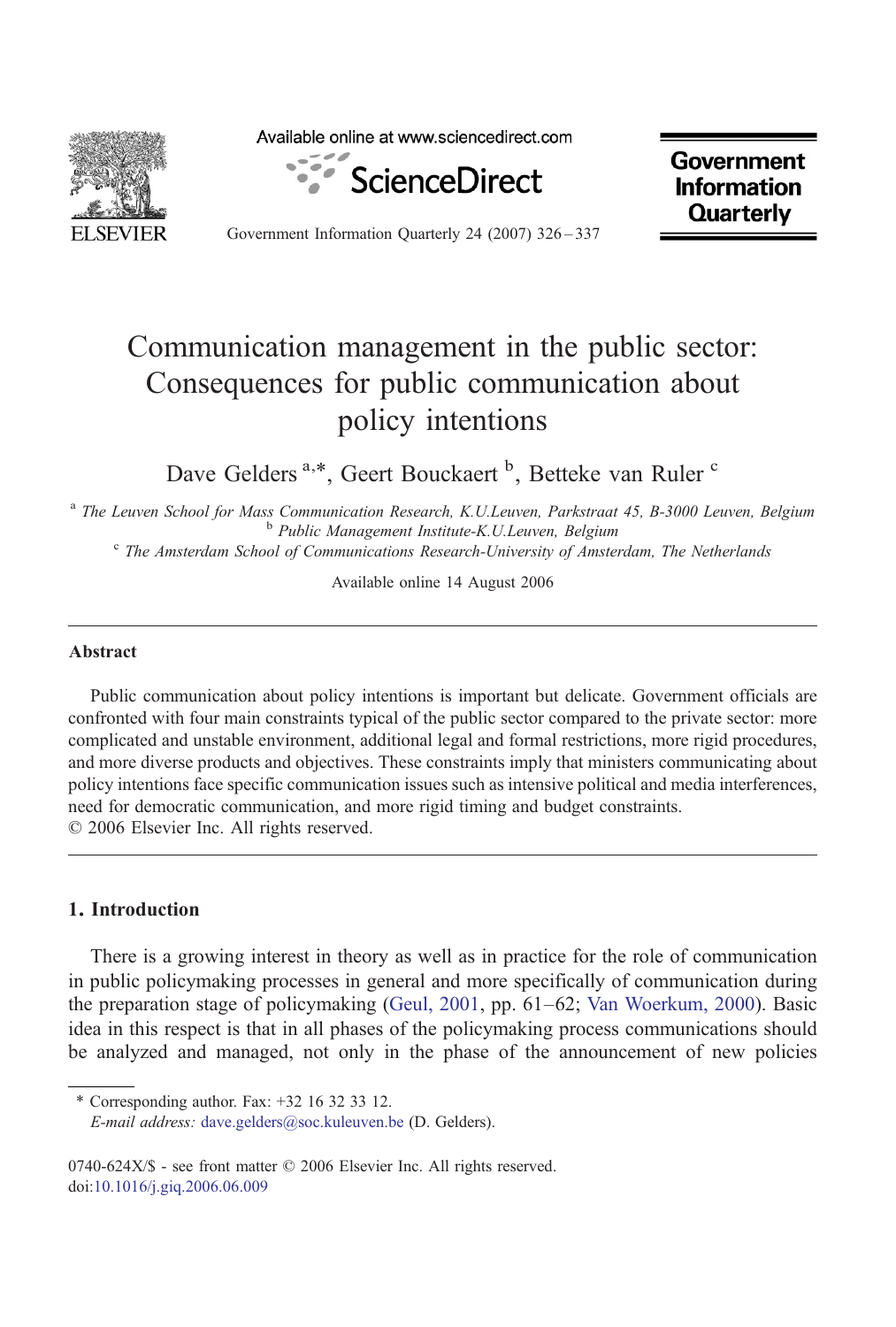[\(Damoiseaux & Van Ruler, 1998,](#page--1-0) p. 14). This means that communication needs also to be managed in the preparation stage of policymaking, e.g., that it needs to be steered on the basis of certain ends and towards certain outcomes ([Van Ruler, Elving, Van den Hooff, Smit](#page--1-0) [& Piet, 2005,](#page--1-0) p. 16). The problem is that the theoretical framework regarding communication management in this phase of policymaking is still in its infancy and that most approaches keep working with a concept of communication as information transfer or as a sender who tries to persuade a receiver [\(Van Ruler & Ver](#page--1-0)čič, 2005). Moreover, the available theory is mainly developed within the context of the private sector [\(Van](#page--1-0) [Harberden & Van Oest, 1997](#page--1-0), p. 120; for an overview of theories for the private sector, see [Grunig, 1992; Grunig, Grunig & Dozier, 2002; Heath, 2006](#page--1-0)). Consequently, the question arises if and to what extent management models from the private sector are transferable to the public sector, and if so, what the consequences are for public communication management.

There is extensive literature available discussing the question to what extent management models from the private sector are transferable to public sector especially as a consequence of the New Public Management (NPM). This question has not been unequivocally answered. The topic is delicate because it questions basic principles of modern management science (the idea that management has general characteristics) and even questions the usefulness of public organizations [\(Desmidt & Heene, 2005](#page--1-0), p. 70). We share Thijs' view stating that transferring models and techniques from the private sector to the public sector is partly possible as far as one takes the specific characteristics of the public sector into account as well as the determining elements of the environment ([Thijs, 2004](#page--1-0)). So, if we use the theories developed in the private sector, we then have to consider the consequences for public communication management.

Relatively recent definitions of public information provisions (e.g. Seydel cited by [De](#page--1-0) [Roon, 1993,](#page--1-0) p. 54) as well as other publications cite a planned approach of the public information provision. However, this is often limited to a reference to some kind of 'communication model split into phases', as is argued by [De Roon \(1993\)](#page--1-0). The organizational context of the public communication is scarcely considered. Some exceptions include publications by [Garnett \(1992\)](#page--1-0) and [Graber \(2003\)](#page--1-0).

[Rainey, Backoff, and Levine \(1976\)](#page--1-0) as well as [Ring and Perry \(1985\)](#page--1-0) present a comprehensive overview of factors and properties that determine, according to them, the unique character of public organizations. As Rainey, Backoff, and Levine state, they devised this list by (internal) consensus. Thus, the list is not grounded by extensive empirical study on each statement.

This article fits into a broader research agenda of analyzing and comparing the public and private sector, their reforms and the implications on the management of the global communication from and within these public and private organizations, and to the management of specific communication modalities, such as policy communication, crisis communication, service delivery communication, internal/external communication, etc. [Fig. 1](#page--1-0) represents the general question of our long-term research project.

The private sector and public sector are characterized by some differences and similarities (see Relation 1). Both sectors have changed the last decade (see Relations 3 and 4) due to